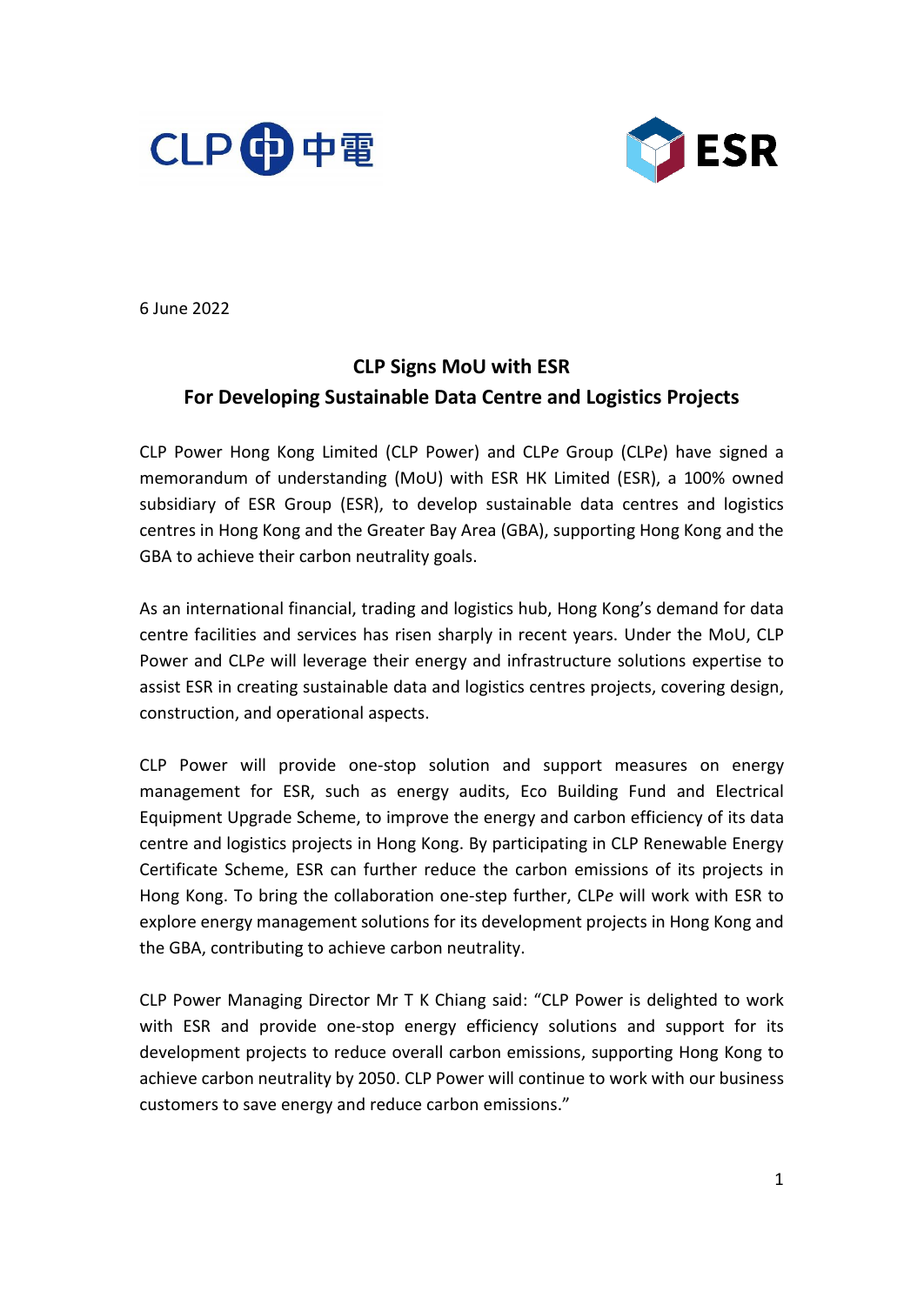CLP*e* Group Managing Director Mr Alex Keisser said: "As a trusted partner to deliver energy and infrastructure solutions in Hong Kong and Mainland China, CLP*e* is dedicated to support business customers transforming their business into low-carbon operation. With our professional expertise, we will help ESR implement comprehensive infrastructure and energy management solutions for cooling, solar, electric vehicle charging and smart technology solutions in its projects, for sustainable business development."

Mr Jeffrey Shen and Mr Stuart Gibson, Co-founders and Co-CEOs of ESR, said: "As APAC's largest real asset manager powered by the New Economy, ESR has established an unrivalled track record and network of New Economy real estate in China and across the APAC region. Coupled with CLP's energy vision, experience and competence, we strive to provide a network of agile, scalable and green digital infrastructure that interconnects businesses and individuals in the digital economy, supports our customers' growth in scale and reach, and creates sustainable value for different stakeholders. We are very excited to join hands with like-minded parties like CLP Power and CLP*e* to make great things happen. Every step we take will bring us closer to accomplishing our green ambition."

Supported by Government policy, access to finance, and talent supply, Hong Kong and the GBA are well-positioned to develop into an innovation and technology hub of global significance. The collaboration among CLP Power, CLP*e* and ESR will help ESR in mapping out its green initiatives for projects in Hong Kong, setting out metrics that can potentially be used for green financing, such as sustainability-linked loans. The synergies arising from the collaboration will enable CLP and ESR to capture the opportunities in the GBA while creating positive, long-term value for stakeholders.

# **About CLP Power Hong Kong Limited**

CLP Power Hong Kong Limited ("CLP Power") is the Hong Kong utility subsidiary wholly owned by CLP Holdings Limited, a company listed on the Hong Kong Stock Exchange and one of the largest investor-owned power businesses in Asia. CLP Power operates a vertically integrated electricity supply business in Hong Kong, and provides a highly reliable supply of electricity and excellent customer services to more than six million people in its supply area.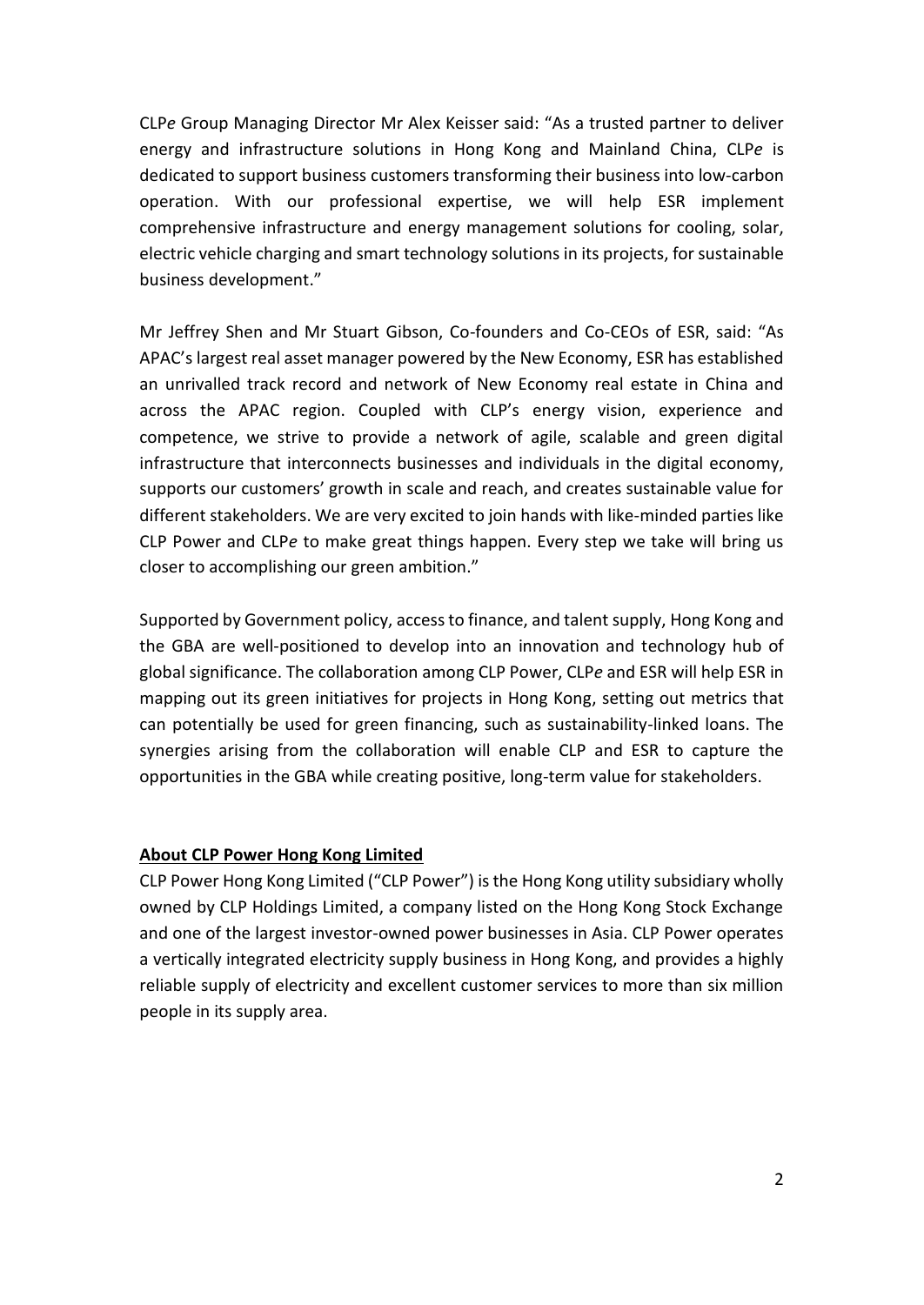# **About CLP***e* **Group**

CLP*e* Group is a wholly-owned subsidiary of CLP Holdings Limited. The company provides a one-stop shop for customers, integrating products and services into valueadded package solutions to support customer towards a low-carbon business. As a trusted partner to deliver energy and infrastructure solutions in Hong Kong and Mainland China, CLP*e* Group delivers urban and industrial energy infrastructures in power, heating, cooling, e-transportation and data centres to cities; comprehensive building energy management in cooling, solar, energy storage, EV charging, electrical and mechanical services and smart solutions to commercial and industrial customers; and a platform of home sustainable products and services to mass market customers. For details, please visit [www.clpesolutions.com.](http://www.clpesolutions.com/)

#### **About ESR**

ESR is APAC's largest real asset manager powered by the New Economy and the third largest listed real estate investment manager globally. With US\$140.2 billion in total assets under management (AUM), our fully integrated development and investment management platform extends across key APAC markets, including China, Japan, South Korea, Australia, Singapore, India, New Zealand and Southeast Asia, representing over 95% of GDP in APAC, and also includes an expanding presence in Europe and the U.S. We provide a diverse range of real asset investment solutions and New Economy real estate development opportunities across our private funds business, which allow capital partners and customers to capitalise on the most significant secular trends in APAC. ESR is the largest sponsor and manager of REITs in APAC with a total AUM of US\$45 billion. Our purpose – *Space and Investment Solutions for a Sustainable Future* – drives us to manage sustainably and impactfully and we consider the environment and the communities in which we operate as key stakeholders of our business. Listed on the Main Board of The Stock Exchange of Hong Kong, ESR is a constituent of the FTSE Global Equity Index Series (Large Cap), Hang Seng Composite Index and MSCI Hong Kong Index. More information is available at [www.esr.com.](http://www.esr.com/)